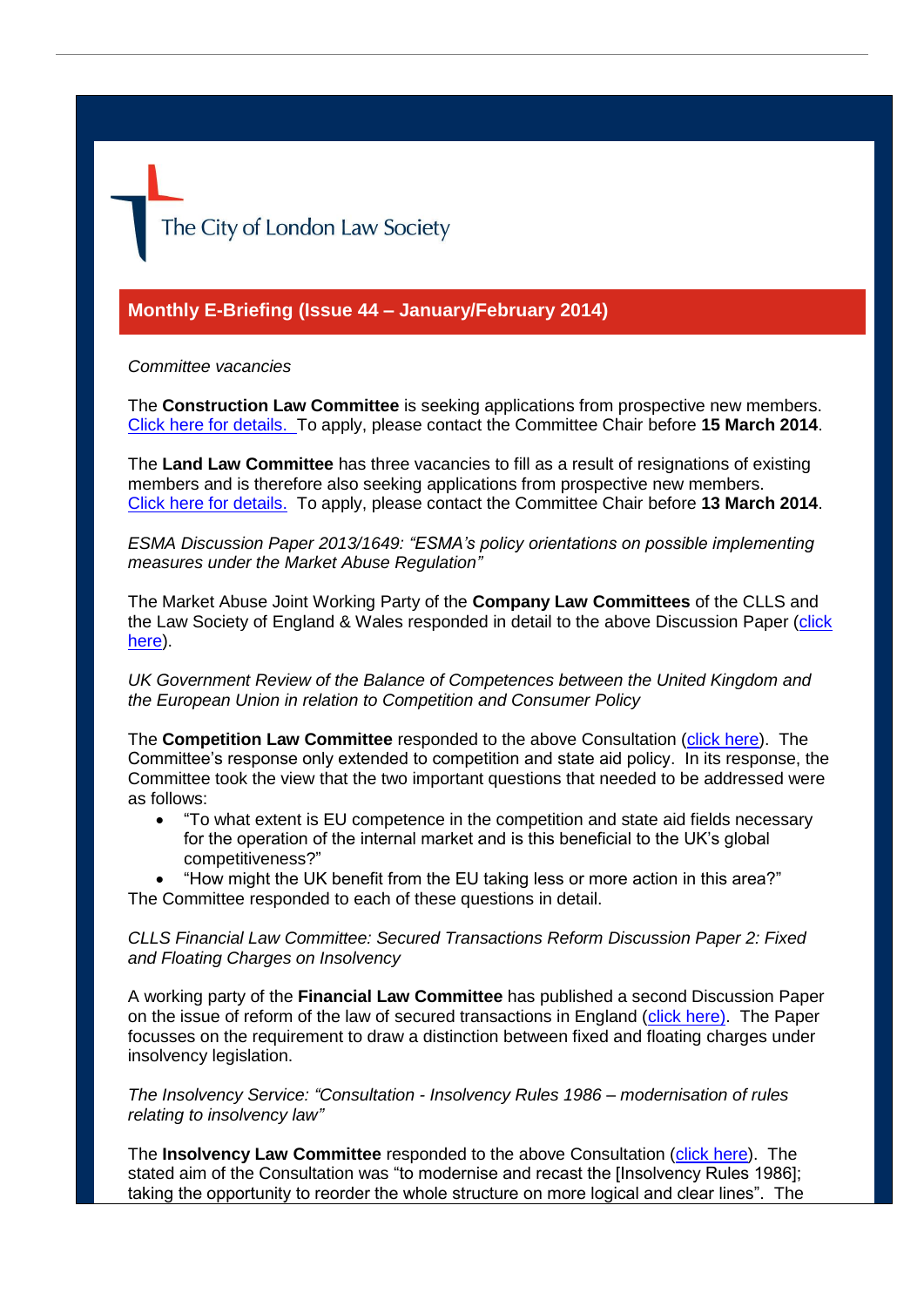Submission responded in detail to the Consultation questions and made a number of comments on the drafting of the Insolvency Rules.

## *CLLS Land Law Committee: Protocol for discharging mortgages of commercial property*

A sub-group of the **Land Law Committee**, with input from the Association of Property Lenders and the CLLS Financial Law Committee, has produced a "Protocol for discharging mortgages of commercial property" [\(click here\)](http://www.citysolicitors.org.uk/index.php?option=com_content&view=category&id=141&Itemid=469).

## *Ministry of Justice Consultation: "Court fees: proposals for reform"*

The **Litigation Committee** responded to the above Consultation [\(click here\)](http://www.citysolicitors.org.uk/attachments/article/112/20140130%20CLLS%20response%20to%20MoJ%20Consultation%20Paper%20Court%20Fees%20Proposals%20for%20Reform%2035243-5-111%20v0%201%20(5).pdf). The Committee's response raised a number of concerns with the proposals contained in the Consultation Paper, and in its general comments stated that "The Committee does not accept that the Consultation Paper makes out any case for increasing court fees in civil litigation".

## *House of Commons Environmental Audit Committee's Inquiry into Invasive Species*

The **Planning & Environmental Law Committee** responded to the above Inquiry [\(click](http://www.citysolicitors.org.uk/attachments/article/109/20140109%20CLLS%20repsonse%20to%20Environmental%20Audit%20Committee%20-%20Inquiry%20on%20Invasive%20Species%20(final).pdf)  [here\)](http://www.citysolicitors.org.uk/attachments/article/109/20140109%20CLLS%20repsonse%20to%20Environmental%20Audit%20Committee%20-%20Inquiry%20on%20Invasive%20Species%20(final).pdf). The Inquiry concerned the prevention and management of the introduction and spread of invasive alien species. The Planning & Environmental Law Committee's response focussed on Japanese Knotweed, and *inter alia* called for the introduction of clear guidance on the legislation surrounding Japanese Knotweed, as well as for a change in existing legislation in relation to Japanese Knotweed in order to plug the gap between lenders and borrowers.

## *LSB Consultation on its draft Business Plan 2014/15*

The CLLS responded to the above Consultation [\(click here\)](http://www.citysolicitors.org.uk/attachments/article/108/20140130%20CLLS%20response%20to%20LSB%20Consultation%20Paper%20). The response highlighted the absence in the draft plan of the research programme "Mapping the Unregulated Market" (the item had been referred to in the draft 2013/14 LSB Business Plan). The response called on the LSB to answer a question that it had posed in a 2011 Discussion Paper entitled "Enhancing consumer protection, reducing regulatory restrictions", namely "there is a question about the relative balance of regulatory focus. Is the current balance of regulation right or are there areas where deregulation may be appropriate?'"

#### *SRA Consultation: "Proposal to increase the SRA's internal fining powers"*

The **Professional Rules and Regulation Committee** responded to the above Consultation [\(click here\)](http://www.citysolicitors.org.uk/attachments/article/108/20140206%20CLLS%20response%20to%20SRA%20consultation%20). The Consultation Paper invited views on the SRA's proposal to "increase the current level of [its] fining powers for 'traditional' law firms from their current level of £2,000". The response commented in detail on the Consultation proposals.

## *HMT Review of the Balance of Competences (Single Market: Financial Services and the Free Movement of Capital - Call for Evidence)*

The **Regulatory Law Committee** responded to the above Consultation [\(click here\)](http://www.citysolicitors.org.uk/attachments/article/106/20140217%20-v6-CLLSR_-_Response_to_HMT_Review_of_the_Balance_of_Compet.pdf). The Committee's comments focussed on (i) the integrity of the EU legislative process and (ii) the clarity of EU lawmaking. The Committee submitted a detailed response, and noted generally that it "had many serious concerns about the current approach to law making and implementation for the single market in financial services".

#### *FCA CP13/17: Use of dealing commission*

The Committee also responded to the FCA's Consultation Paper on proposed changes to the FCA's use of dealing commission rules in its Conduct of Business Sourcebook (COBS) (click [here\)](http://www.citysolicitors.org.uk/attachments/article/106/20140226%20CLLS%20Response%20to%20FCA%20CP13%2017%20on%20the%20use%20of%20dealing%20commission%20rules.pdf). The FCA stated that the proposed changes were designed to "ensure investment"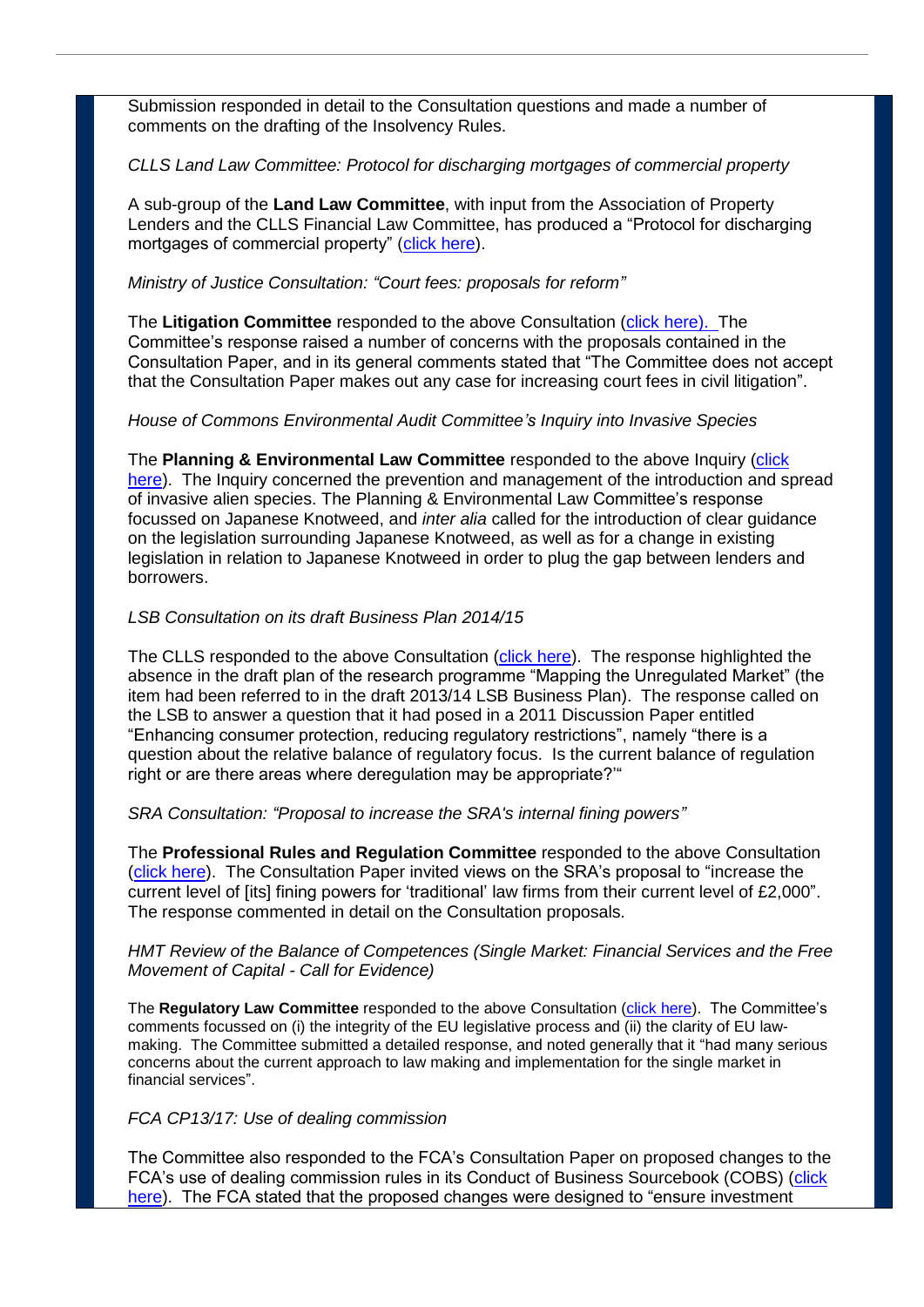managers make appropriate judgements and control costs on behalf of clients when using dealing commission to pay for goods and services". The Submission addressed the Consultation questions, and noted generally that the Committee had significant concerns in relation to several aspects of the proposals, namely:

- "the presentation of the changes as being a "clarification" and as being consistent with the "intention behind the original regime". These are clearly substantive changes to the rules which have a number of implications, including on the requirement for an Article 4 notification";
- "the introduction of a new definition relating to research"; and
- "the definition of corporate access".

## *House of Lords Economic Affairs Finance Bill Sub-Committee*

The CLLS wrote to the House of Lords Economic Affairs Finance Bill Sub-Committee regarding the provisions of the draft Finance Bill 2014 [\(click here\)](http://www.citysolicitors.org.uk/attachments/article/105/20140205%20CLLS%20partnership%20submission%20(final).pdf). The Submission focussed on the "Salaried Member" proposals, and stated generally that "We have extremely grave concerns about there being tax provisions which treat one form of partnership very differently to other forms of partnership (as is the result of the LLP salaried member proposals) and over the way in which these measures are being implemented, which we think are contrary to the principle of legal certainty by which the UK sets so much store in measuring its international competitiveness. We think that as currently drawn the measures go too far, and would apply in circumstances which are not offensive when tested against the professed policy behind the changes."

## *Comments to HMRC on the draft Finance Bill 2014 Partnership proposals*

The **Revenue Law Committee** also submitted detailed comments to HMRC on the draft Finance Bill 2014 Partnership proposals [\(click here\)](http://www.citysolicitors.org.uk/attachments/article/105/20140210%20Revenue%20Law%20Committee%20comments%20on%20draft%20Finance%20Bill%202014%20Partnership%20proposals.pdf). The Submission stated generally that "Our principal concern is with the "Salaried Members" legislation. We believe that the tests are poorly drafted, leading to unsatisfactory (over-)reliance on (entirely non-binding) HMRC guidance. The guidance contained in the technical note is confused in a number of different areas, and needs to be dramatically improved." It also expressed concern that "affected (or potentially affected) businesses have had insufficient time to prepare" for the introduction of the new rules.

#### *HMRC Consultation: "Tackling marketed tax avoidance"*

The Committee also commented on the above Consultation Paper [\(click here\)](http://www.citysolicitors.org.uk/attachments/article/105/20140303%20Response%20to%20HMRC%20consultation%20). The Consultation concerned proposals to require individuals and companies to pay the tax in dispute during an enquiry or appeal relating to tax avoidance. The Committee's comments were restricted to the proposals for accelerated tax payments in follower and other cases.

#### *SRA: "Training for Tomorrow: Regulation Review"*

The **Training Committee** responded to the above Consultation [\(click here\)](http://www.citysolicitors.org.uk/attachments/article/104/20140224%20CLLS%20Response%20to%20SRA%20Training%20for%20Tomorrow%20Regulation%20Review%20Co%20%20%20.pdf). The Consultation set out the SRA's proposals to review the regulatory requirements that underpin its current education and training framework, with a view to "remov[ing] unnecessary regulatory burdens and improv[ing] processes." The Submission responded in detail to the Consultation and raised two general concerns, namely the SRA's apparent intention "to place obligations on training providers, law firms and so on rather than the SRA itself directly regulating "quality""; and the potentially far-reaching consequences of some of the regulatory proposals contained in the Consultation Paper.

#### *CLLS Twitter account*

A reminder that all CLLS response papers are announced on Twitter as soon as they are